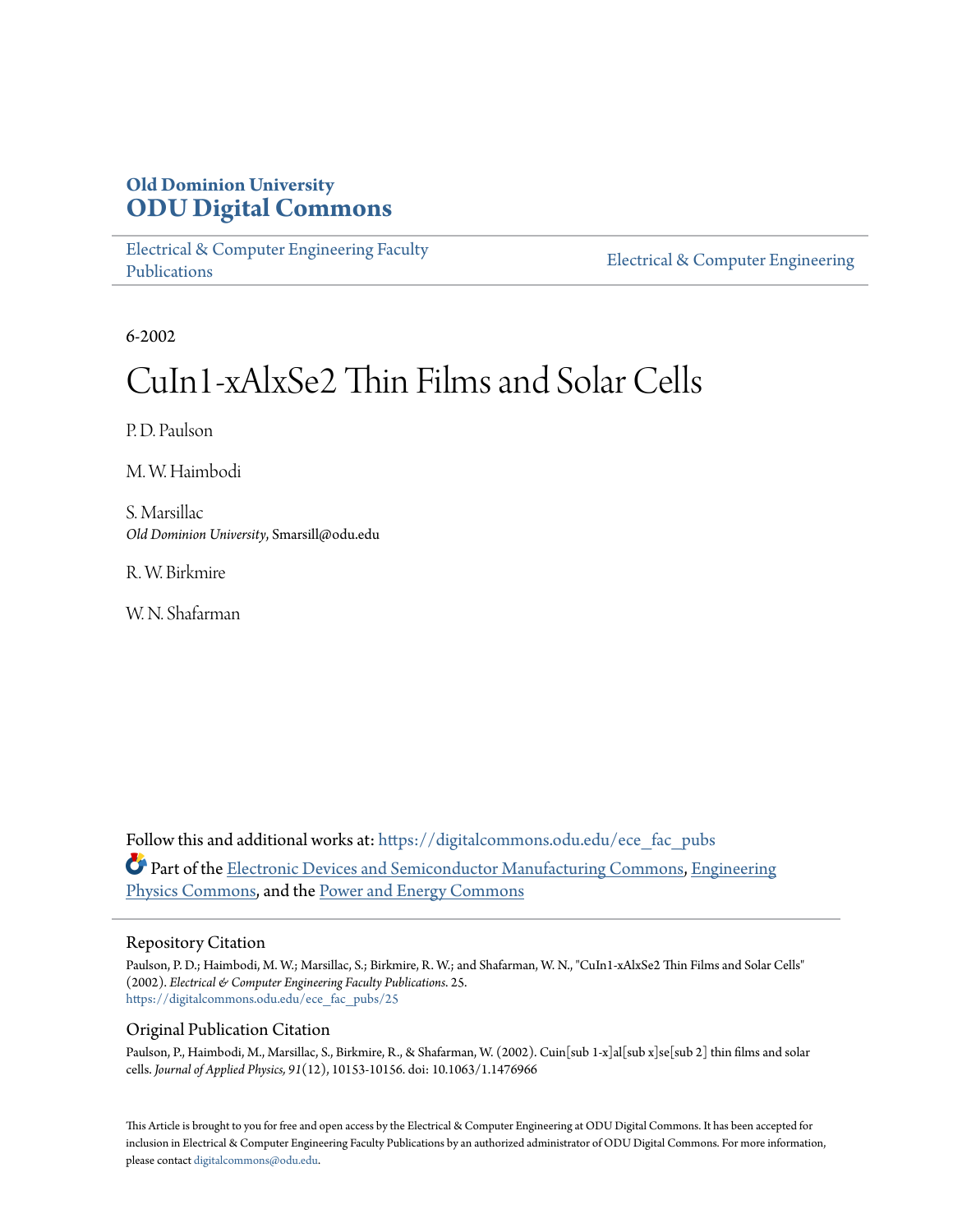# $Culn<sub>1-x</sub>Al<sub>x</sub>Se<sub>2</sub>$  thin films and solar cells

P. D. Paulson, M. W. Haimbodi, S. Marsillac, R. W. Birkmire, and W. N. Shafarman<sup>a)</sup> *Institute of Energy Conversion, University of Delaware, Newark, Delaware 19716*

(Received 16 October 2001; accepted for publication 15 March 2002)

 $Culn<sub>1-x</sub>Al<sub>x</sub>Se<sub>2</sub>$  thin films are investigated for their application as the absorber layer material for high efficiency solar cells. Single-phase  $\text{CuIn}_{1-x} \text{Al}_x \text{Se}_2$  films were deposited by four source elemental evaporation with a composition range of  $0 \le x \le 0.6$ . All these films demonstrate a normalized subband gap transmission  $>85\%$  with 2  $\mu$ m film thickness. Band gaps obtained from spectroscopic ellipsometry show an increase with the Al content in the CuIn<sub>1 $\rightarrow$ </sub> $\text{Al}_x\text{Se}_2$  film with a bowing parameter of 0.62. The structural properties investigated using x-ray diffraction measurements show a decrease in lattice spacing as the Al content increases. Devices with efficiencies greater than 10% are fabricated on CuIn<sub>1<sub>-x</sub>Al<sub>x</sub>Se<sub>2</sub> material over a wide range of Al</sub> composition. The best device demonstrated 11% efficiency, and the open circuit voltage increases to 0.73 V. © 2002 American Institute of Physics. [DOI: 10.1063/1.1476966]

#### **I. INTRODUCTION**

Solar cells based on  $CuInSe<sub>2</sub>$  thin films have emerged as a leading candidate for low cost solar electric power generation. The CuInSe<sub>2</sub> band gap  $(E_g)$  can be increased to match the solar spectrum for higher efficiency by alloying the group III or VI elements. An increase in  $E<sub>g</sub>$  of the absorber layer results in a tradeoff of higher open circuit voltage  $(V<sub>oc</sub>)$  and lower short circuit current  $(J_{\rm sc})$  for the solar cell. The resulting decrease in series resistance loss may be advantageous for manufacture of photovoltaic modules by allowing use of a thinner transparent conducting oxide, typically ZnO, to reduce the optical losses. Alternatively, higher voltage and lower current can enable greater cell widths in module fabrication and smaller losses associated with cell interconnects. Also, a wider band gap should reduce the temperature coefficient of the solar cell performance to give increased output at typical operating temperatures, which may be as high as 60 °C. Finally, a wider band gap may enable CuInSe<sub>2</sub> based solar cells to be used as the top cell in a tandem or multijunction cell configuration.

Significant work has been reported on the effect of the increased band gap by Ga addition on  $CuIn_{1-x}Ga_{x}Se_{2}$  films and devices. The band gap of  $CuIn<sub>1-x</sub>Ga<sub>x</sub>Se<sub>2</sub>$  can be varied from 1.0 to 1.7 eV by changing the  $Ga/(Ga+In)$  ratio from 0 to 1. The efficiencies were found roughly independent of band gap for  $E_{g}$  < 1.3 eV.<sup>1</sup> The decrease in device efficiency with a greater band gap was attributed to a voltage dependent current collection<sup>1</sup> or to an increased defect density leading to greater recombination.<sup>2</sup>

 $CuIn<sub>1-x</sub>Al<sub>x</sub>Se<sub>2</sub>$  has been considered as an alternative to wider band gap  $CuIn_{1-x}Ga_xSe_2$  based solar cells because it requires smaller relative alloy concentration than the Ga alloys to achieve a comparable band gap.<sup>3</sup> Figure 1 shows the variation in the lattice constant with the band gap when alloying CuInSe<sub>2</sub> with Ga or Al.<sup>4,5</sup> The change in the lattice constant with alloying is smaller for Al than Ga for a film with a similar band gap. This means that alloying with Al may help to achieve a higher band gap with less change in the structural properties of CuInSe<sub>2</sub>.

Previous work reported in the literature on  $CuIn_{1-x}Al_{x}Se_{2}$  alloys has focused primarily on single crystal<sup>6</sup> or polycrystal ingots.<sup>7,8</sup> Characterization of these crystals includes optical spectroscopy and phase and structural analysis by x-ray diffraction (XRD). Thin films of  $\text{CuIn}_{1-x}\text{Al}_x\text{Se}_2$  deposited by the reaction of stacked layers were reported and also characterized by XRD and optical spectroscopy.<sup>9</sup> This article describes the deposition and characterization of single phase  $CuIn_{1-x}Al_{x}Se_{2}$  thin films with a varying band gap deposited by multisource elemental evaporation and the fabrication of  $CuIn_{1-x}Al_{x}Se_{2}$  based solar cells.

#### **II. EXPERIMENTAL PROCEDURE**

Polycrystalline CuIn<sub>1-x</sub>Al<sub>x</sub>Se<sub>2</sub> films were deposited by four-source evaporation of elemental Cu, In, Al, and Se using Knudsen type sources in which the elemental fluxes were coincident onto soda lime glass or Mo-coated soda lime glass substrates. A base pressure of  $4 \times 10^{-6}$  Torr was attained prior to the CuIn<sub>1-x</sub>Al<sub>x</sub>Se<sub>2</sub> deposition. Elemental fluxes



FIG. 1. Variation in the lattice constants  $a_0$  and  $c_0$  with a band gap for  $CuInSe<sub>2</sub>$  alloys with Ga or Al.

a)Electronic mail: wns@udel.edu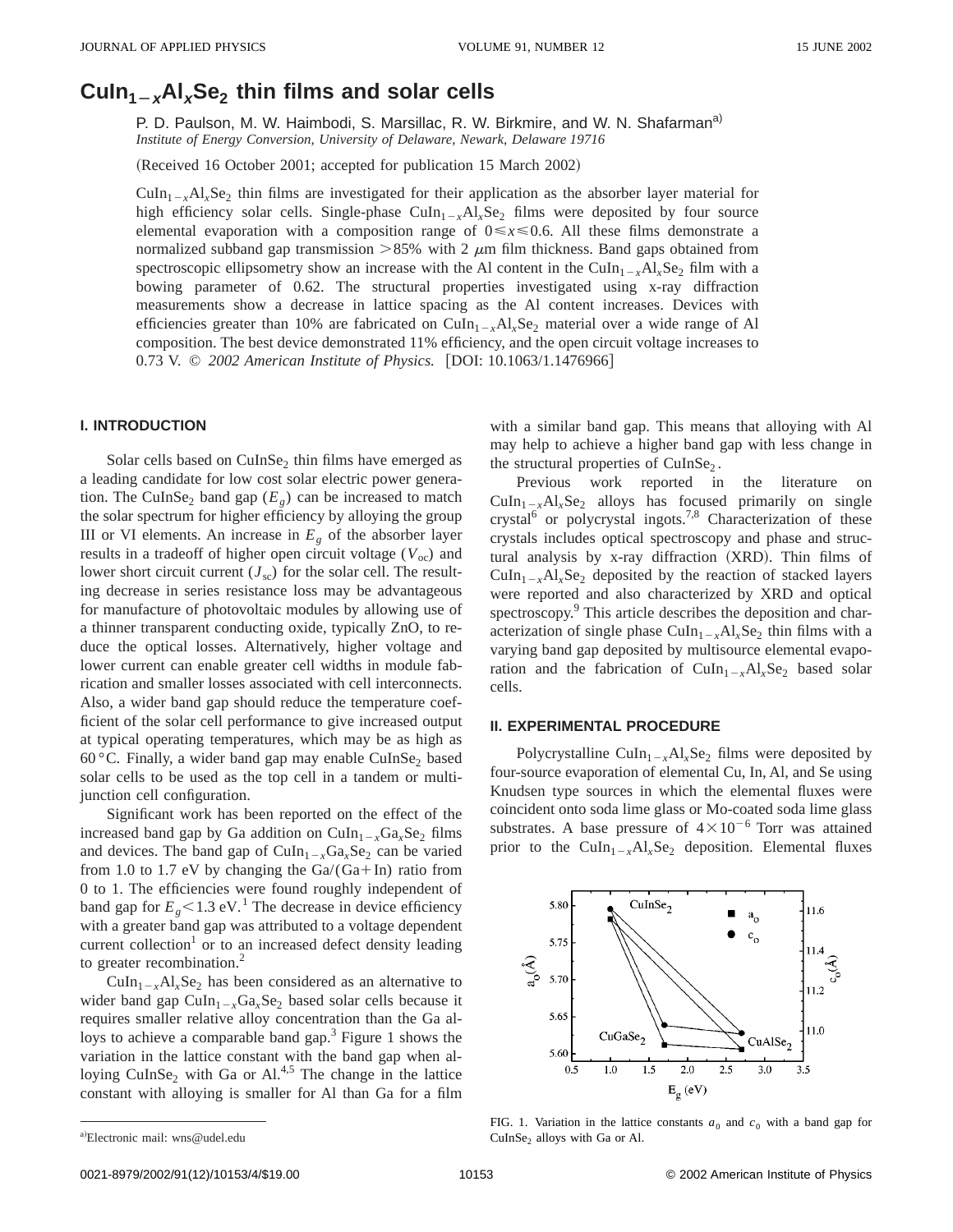TABLE I. Composition of CuIn<sub>1-x</sub>Al<sub>x</sub>Se<sub>2</sub> films measured by EDS.

| Cu(%                                                                         | $In(\%)$ | $Al(\%)$ | $Se(\%)$ | $Al/(Al+In)$ |  |  |  |  |  |
|------------------------------------------------------------------------------|----------|----------|----------|--------------|--|--|--|--|--|
| $CuIn_{1-x}Al_{x}Se_{2}$ films used for optical measurements                 |          |          |          |              |  |  |  |  |  |
| 22.2                                                                         | 25.2     | 0.0      | 52.6     | 0.00         |  |  |  |  |  |
| 21.0                                                                         | 25.9     | 2.4      | 50.7     | 0.08         |  |  |  |  |  |
| 20.4                                                                         | 23.2     | 5.5      | 50.9     | 0.19         |  |  |  |  |  |
| 21.3                                                                         | 19.4     | 8.9      | 50.4     | 0.31         |  |  |  |  |  |
| 20.4                                                                         | 16.9     | 13.0     | 49.7     | 0.43         |  |  |  |  |  |
| 19.8                                                                         | 12.1     | 17.2     | 50.9     | 0.59         |  |  |  |  |  |
| $CuIn_{1-x}Al_{x}Se_2$ films used for XRD measurement and device fabrication |          |          |          |              |  |  |  |  |  |
| 22.4                                                                         | 27.1     | 0.0      | 50.5     | 0.00         |  |  |  |  |  |
| 20.8                                                                         | 25.3     | 2.4      | 51.5     | 0.09         |  |  |  |  |  |
| 21.2                                                                         | 21.7     | 7.4      | 49.8     | 0.25         |  |  |  |  |  |
| 21.0                                                                         | 17.0     | 12.6     | 49.4     | 0.43         |  |  |  |  |  |

were independently controlled by controlling the source temperatures. Constant elemental fluxes were used throughout the deposition of the CuIn<sub>1-x</sub>Al<sub>x</sub>Se<sub>2</sub> films so that there was no intentional grading of the composition through the films. A typical 1 h deposition resulted in  $2-\mu m$ -thick  $CuIn<sub>1-x</sub>Al<sub>x</sub>Se<sub>2</sub> films. The films were deposited at a substrate$ temperature of 450 °C since films deposited at higher temperatures frequently did not adhere well and flaked off at the  $CuIn_{1-x}Al_{x}Se_{2} / Mo$  or  $CuIn_{1-x}Al_{x}Se_{2} / glass$  interface.

The composition of the CuIn<sub>1-x</sub>Al<sub>x</sub>Se<sub>2</sub> films were measured by energy dispersive x-ray spectroscopy (EDS) in an AMRAY 1810 scanning electron microscope attached with an Oxford Instruments Energy200 EDS analytical system at 22.5 kV accelerating voltage. Wavelength dispersive spectroscopy (WDS) measurements, which give better resolution of the Al and Se peaks than the EDS spectra, were used to calibrate and provide standards for the EDS measurements. XRD patterns of the CuIn<sub>1-*x*</sub>Al<sub>*x*</sub>Se<sub>2</sub> films were obtained using a Philips/Norelco diffractometer with Bragg–Bretano  $(\theta - 2\theta$  configuration) focusing geometry and Cu  $K\alpha$  radiation. 2 $\theta$  scans taken at 0.03° step size were used to identify the phases present in the films.

Optical transmission and reflection were measured on a Perkin-Elmer Lambda 9 Spectrophotometer equipped with an integrating sphere. Optical properties *n* and *k* were obtained using a J. A. Woollam rotating analyzer variable angle



FIG. 3. XRD spectra showing the shift in  $(112)$  peak position with *x*.

spectroscopic ellipsometer (VASE) with an autoretarder.<sup>10</sup>  $CuIn_{1-x}Al_{x}Se_{2}$  films are washed in de-ionized water prior to the ellipsometric measurement to remove water- soluble sodium compounds from the film surface. The CuIn<sub>1-*x*</sub>Al<sub>*x*</sub>Se<sub>2</sub> films are relatively smooth, compared to typical  $CuIn<sub>1-x</sub>Ga<sub>x</sub>Se<sub>2</sub>$  films, with rms roughness measured by atomic force microscopy less than 30 nm. This enables the VASE analysis to determine the optical properties unambiguously. Since no literature data were available for optical constants of thin film CuIn<sub>1-x</sub>Al<sub>x</sub>Se<sub>2</sub>, a parametric dispersion model was developed to fit the optical data. A detailed description of the optical model and fit used in this analysis is beyond the scope of this article and will be published separately.

Solar cells were fabricated by chemical bath deposition of CdS. The base line processes originally developed for  $Cu(InGa)Se<sub>2</sub>$  devices have been reported elsewhere.<sup>1</sup> Completed devices have the structure glass/Mo/  $CuIn_{1-x}Al_{x}Se_{2}/CdS/ZnO:Al/Ni–Al grid, with total cell area$ of  $0.47 \text{ cm}^2$  defined by mechanical scribing. The devices were characterized by  $J-V$  measurements under 100 mW/cm<sup>2</sup> AM 1.5 illumination at  $25^{\circ}$ C and by quantum efficiency (QE) measurement under white light bias.



FIG. 2. XRD spectra for two CuIn<sub>1-x</sub>Al<sub>x</sub>Se<sub>2</sub> films with  $x=0.09$  and 0.43.



FIG. 4.  $T/(1-R)$  for CuIn<sub>1-x</sub>Al<sub>x</sub>Se<sub>2</sub> films with varying *x*.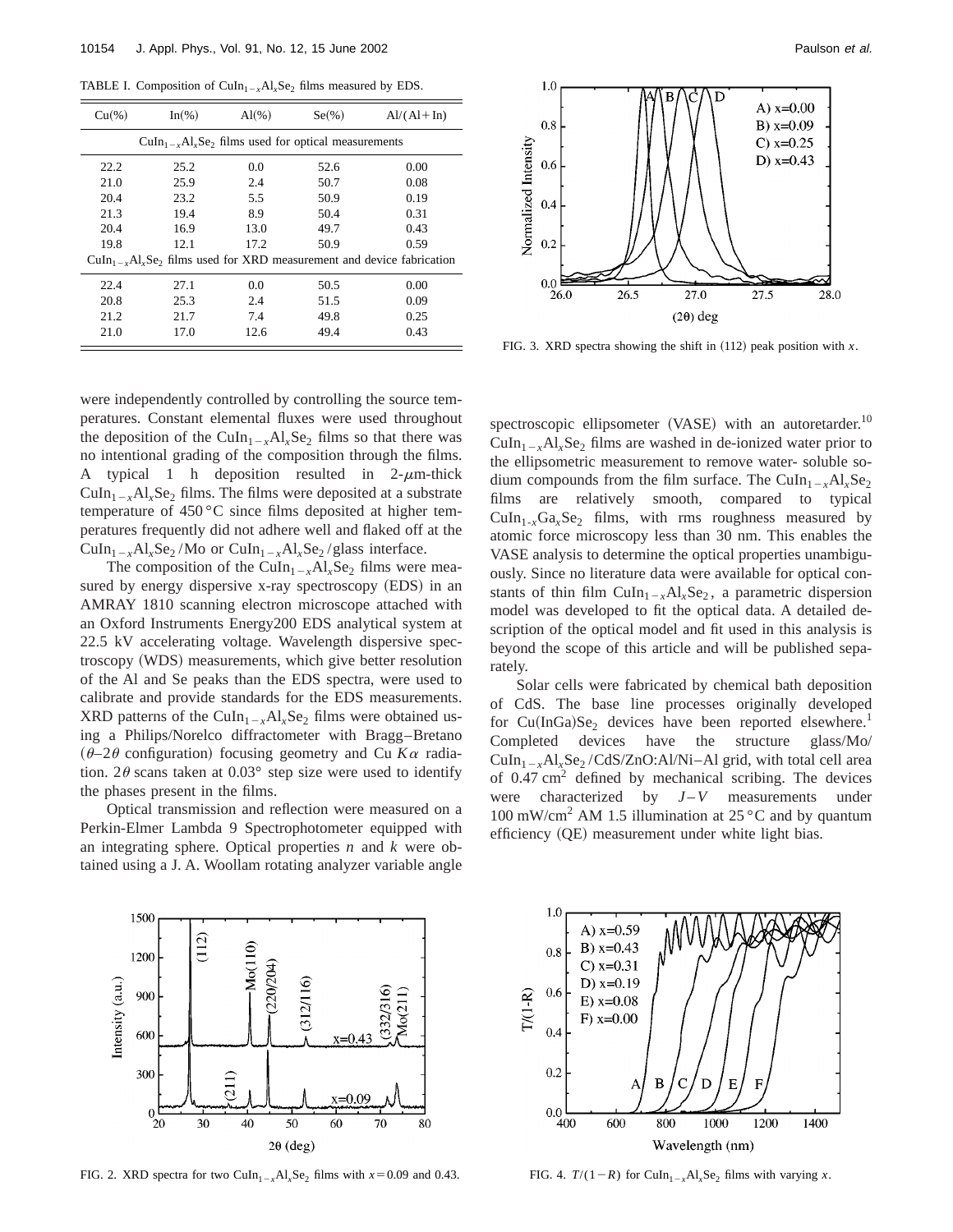

FIG. 5.  $(\alpha h v)^2$  vs  $h v$  plots for CuIn<sub>1-x</sub>Al<sub>x</sub>Se<sub>2</sub> with varying Al content.

#### **III. RESULTS**

### **A. Structural and optical characterization**

Table I shows the composition of  $CuIn_{1-x}Al_{x}Se_{2}$  films characterized in this article, as determined by the EDS measurements. The top section of the table lists samples deposited on bare glass for optical characterization and the bottom section samples deposited on Mo-coated glass used for other characterization and device fabrication. For all films, the oxygen concentration is below the EDS detection limit  $\sim$  0.5%. With *x*>0.6, CuIn<sub>1-*x*</sub>Al<sub>*x*</sub>Se<sub>2</sub> films were previously shown to contain  $oxygen<sub>3</sub><sup>3</sup>$  which may have resulted from the reaction with air after deposition, rather than oxygen incorporation during deposition.

The CuIn<sub>1-x</sub>Al<sub>x</sub>Se<sub>2</sub> films are all found to be single phase within the detection limits of XRD analysis. XRD spectra for two films with  $x=0.09$  and 0.43 are shown in Fig. 2. All peaks shown correspond to either  $CuIn_{1-x}Al_{x}Se_{2}$  or Mo. As the Al content increases, the position of the  $\text{CuIn}_{1-x}\text{Al}_x\text{Se}_2$  peaks shift to higher  $2\theta$  due to a decrease in lattice spacing. This is clearly seen by the normalized  $(112)$ reflections shown for four films in Fig. 3.

The normalized optical transmission,  $T/(1-R)$ , for five  $CuIn_{1-x}Al_{x}Se_{2}$  films and a CuInSe<sub>2</sub> film is shown in Fig. 4. All films show a subband gap transmission  $T/(1-R) > 0.85$ . This is one of the criteria for a wide band gap material to be



FIG. 6. Variation in the CuIn<sub>1-x</sub>Al<sub>x</sub>Se<sub>2</sub> band gap with Al content. The line is a fit of the data in this work to the Eq.  $(1)$  with  $b=0.62$ .

TABLE II.  $J-V$  parameters for the best cells with different Al concentrations and band gaps obtained from EDS and QE measurements.

| $\boldsymbol{x}$ | $V_{\rm oc}$<br>(V) | $J_{sc}$<br>(mA/cm <sup>2</sup> ) | FF<br>(% ) | Eff.<br>(96) | $E_{\rho}$ (EDS)<br>(eV) | $E_g$ (QE)<br>(eV) |
|------------------|---------------------|-----------------------------------|------------|--------------|--------------------------|--------------------|
| 0.00             | 0.422               | 34.4                              | 68.7       | 10.0         | 1.00                     | 1.00               |
| 0.09             | 0.517               | 30.6                              | 69.7       | 11.0         | 1.10                     | 1.10               |
| 0.25             | 0.630               | 25.5                              | 65.8       | 10.6         | 1.32                     | 1.25               |
| 0.43             | 0.731               | 22.0                              | 67.1       | 10.8         | 1.57                     | 1.52               |

used in the top cell of a tandem solar cell configuration. The band edge is shifted towards higher energies as the Al concentration increases.

VASE was used to determine the absorption coefficient,  $\alpha$ , and Fig. 5 shows the plot  $(\alpha h v)^2$  vs hv for  $Culn<sub>1-x</sub>Al<sub>x</sub>Se<sub>2</sub> films with varying *x*, which was used to de$ termine  $E<sub>g</sub>$  from extrapolation of the linear portion of each curve. The band gap of CuIn<sub>1-x</sub>Al<sub>x</sub>Se<sub>2</sub> with  $x=0$  agrees with the value reported in the literature on  $\text{CuInSe}_2$ <sup>11</sup> verifying the validity of this analysis. The band gap increases with increasing Al content as shown in Fig. 6. Also shown is the band gap variation reported by Gebicki *et al.*<sup>7</sup> measured on  $CuIn_{1-x}Al_{x}Se_{2}$  polycrystalline ingots. The compositional dependence of the band gap can be fit to

$$
E_g(x) = (1-x)E_g(A) + xE_g(B) - bx(1-x),
$$
 (1)

where  $E_g(A) = 1.0$  eV is the band gap of CuInSe<sub>2</sub>,  $E_g(B)$  $=$  2.7 eV is the band gap of CuAlSe<sub>2</sub>, and *b* is the optical bowing parameter. The least squares fit shown in Fig. 6 gives  $b=0.62$ . The bowing parameter obtained in this work is larger than the value 0.51 reported by Gebicki *et al.*<sup>7</sup> and comparable to the value 0.59 calculated by Wei and Zunger.<sup>4</sup>

#### **B. Device results**

The  $J-V$  parameters for the best cells with  $E_g$  ranging from 1.00 to 1.57 eV are listed in Table II. Figure 7 shows the  $J-V$  curves for these devices measured under illumination and in the dark.  $V_{\text{oc}}$  increases monotonically with increasing Al content. The best device has 11% efficiency and there is no decrease in efficiency as  $E<sub>g</sub>$  increases up to 1.57 eV.



FIG. 7. *J*-*V* curves in the dark and under illumination for CuIn<sub>1-x</sub>Al<sub>x</sub>Se<sub>2</sub> devices with a varying band gap.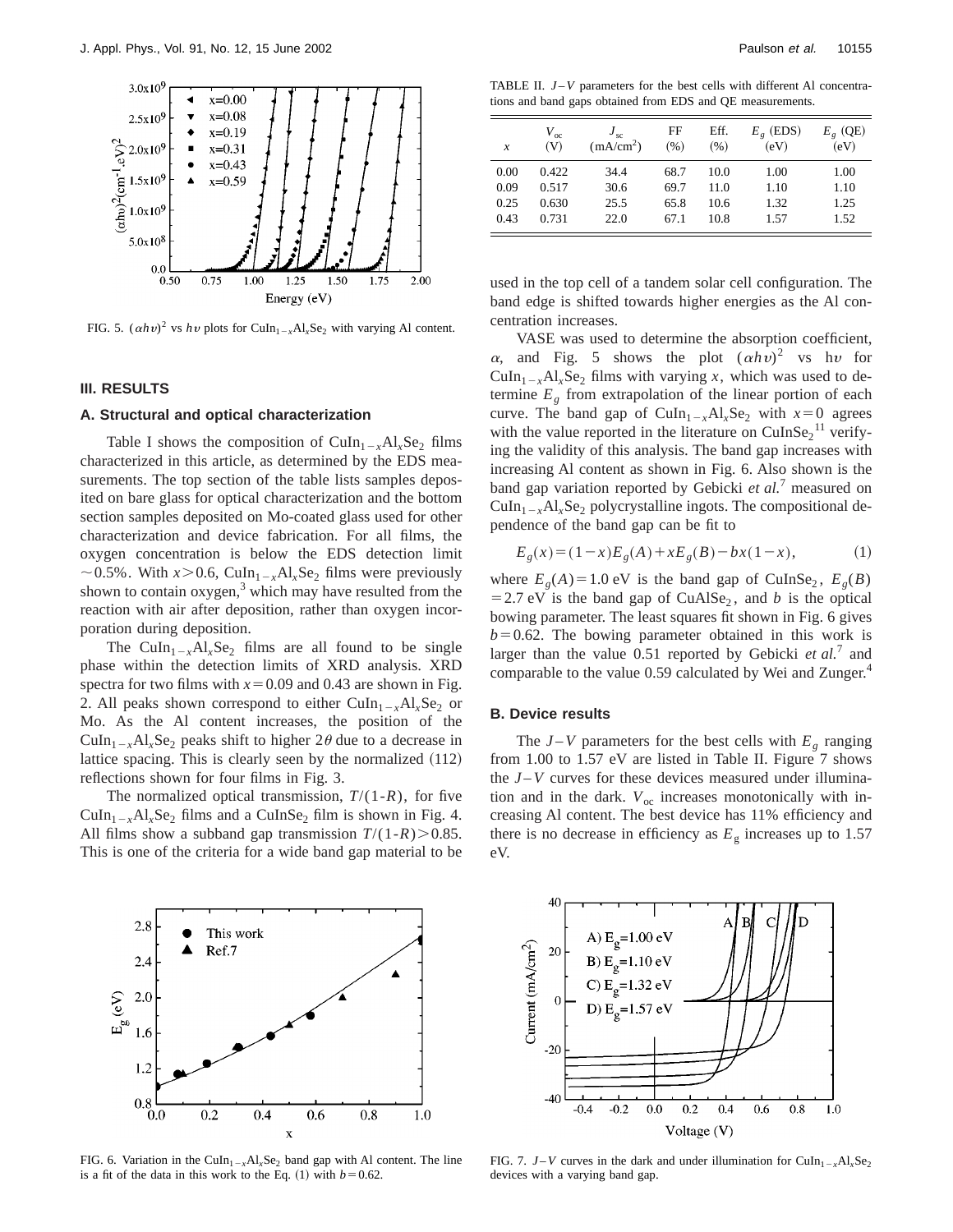

FIG. 8. Quantum efficiency for the CuIn<sub>1-x</sub>Al<sub>x</sub>Se<sub>2</sub> devices identified in Fig. 7.

Quantum efficiency curves for these devices are shown in Fig. 8. The long wavelength edges of the curves shift to higher energy with an increasing Al content and are consistent with the band gaps obtained from the compositions and optical measurements. A straight line parallel to the *x* axis was drawn in Fig. 8, intercepting curve A  $(x=0)$  at 1240 nm  $(E<sub>g</sub>=1.00$  eV). The intercepts of this line with the other QE curves give the apparent band gaps for different Al content. Table II also shows the comparison of the band gaps obtained from composition using Eq.  $(1)$  with  $b=0.62$  and apparent band gaps obtained from QE.

 $\text{CuIn}_{1-x}\text{Ga}_x\text{Se}_2$  solar cells have been reported to show an improvement by air annealing, typically at  $200^{\circ}$ C.<sup>12</sup> Similar enhancement in the device performance was investigated in the CuIn<sub>1-x</sub>Al<sub>x</sub>Se<sub>2</sub> devices. Typically,  $V_{oc}$  increased by 20–60 mV after air annealing for 3 min at  $200\,^{\circ}$ C of CuIn<sub>1-x</sub>Al<sub>x</sub>Se<sub>2</sub> devices with  $x > 0.1$ . With lower Al content, there was no improvement in  $V_{\text{oc}}$ . In general, the increase in the  $V_{\text{oc}}$  is accompanied by a decrease in the fill factor (FF) and *J*sc and, hence, the device efficiency decreases. However, some of the higher Al devices show an increase in  $V_{\text{oc}}$ ,  $J_{\text{sc}}$ , and FF with air annealing. The mechanism that distinguished this device behavior is not understood.

## **IV. CONCLUSIONS**

The deposition of single phase  $CuIn_{1-x}Al_{x}Se_{2}$  thin films with band gap from 1.00 eV  $\leq E_e \leq 1.57$  eV has been demonstrated. The optical band gap was determined from elipsometry measurements and gave a bowing parameter *b*  $=0.62$ . Devices were fabricated over a wide range of composition with efficiencies of 10% to 11%.  $V_{\text{oc}}$  has been increased from 422 to 731 mV with no decrease in efficiency. However,  $V_{\text{oc}}$  and efficiency are smaller than CuIn<sub>1-*x*</sub>Ga<sub>*x*</sub>Se<sub>2</sub> cells with a comparable band gap. $<sup>1</sup>$ </sup>

#### **ACKNOWLEDGMENTS**

The authors thank J. Titus, K. Hart, T. Hughes-Lampros, and R. Dozier for technical assistance and Sally Asher and Matt Young at the National Renewable Energy Laboratory for WDS measurements. This work was supported, in part, by NIST under an Advanced Technology Program in collaboration with ITN Energy Systems and Global Solar Energy.

- 1W. N. Shafarman, R. Klenk, and B. E. McCandless, J. Appl. Phys. **79**, 7324 (1996)
- 2U. Rau, M. Schmidt, A. Jasenek, G. Hanna, and H. W. Schock, Sol. Energy Mater. Sol. Cells 67, 137 (2001).
- $3<sup>3</sup>M$ . W. Haimbodi, E. Gourmelon, P. D. Paulson, R. W. Birkmire, and W. N. Shafarman, *Proc. 28th IEEE Photovoltaic Specialists Conference*, Anchorage, Alaska, 2000, p. 454.
- $4$ S. Wei and A. Zunger, J. Appl. Phys. **78**, 3846  $(1995)$ .
- <sup>5</sup> International Center for Diffraction Data, ICDD PDF-2 database, 1996.
- <sup>6</sup> I. V. Bodnar and I. N. Tsyrelchuk, J. Mater. Sci. Lett. **13**, 762 (1994).
- 7W. Gebicki, M. Igalson, W. Zajac, and R. Trykozko, J. Phys. D **23**, 964
- $(1990).$ <sup>8</sup>C. A. Durante Rincón, M. T. Mora, and M. León, Inst. Phys. Conf. Ser. 152, 123 (1998).
- <sup>9</sup>F. Itoh, O. Saitoh, M. Kita, H. Nagamore, and H. Oike, Sol. Energy Mater. Sol. Cells 50, 119 (1998).
- <sup>10</sup> J. A. Wollam, B. Johs, C. M. Herzinger, J. N. Hilfiker, R. Synowicki, and C. Bungay, Proc. SPIE CR72, 3 (1999).
- <sup>11</sup>H. Neumann Sol. Cells **16**, 399 (1986).
- <sup>12</sup>D. Cahen and R. Noufi, Appl. Phys. Lett. **54**, 558 (1989).